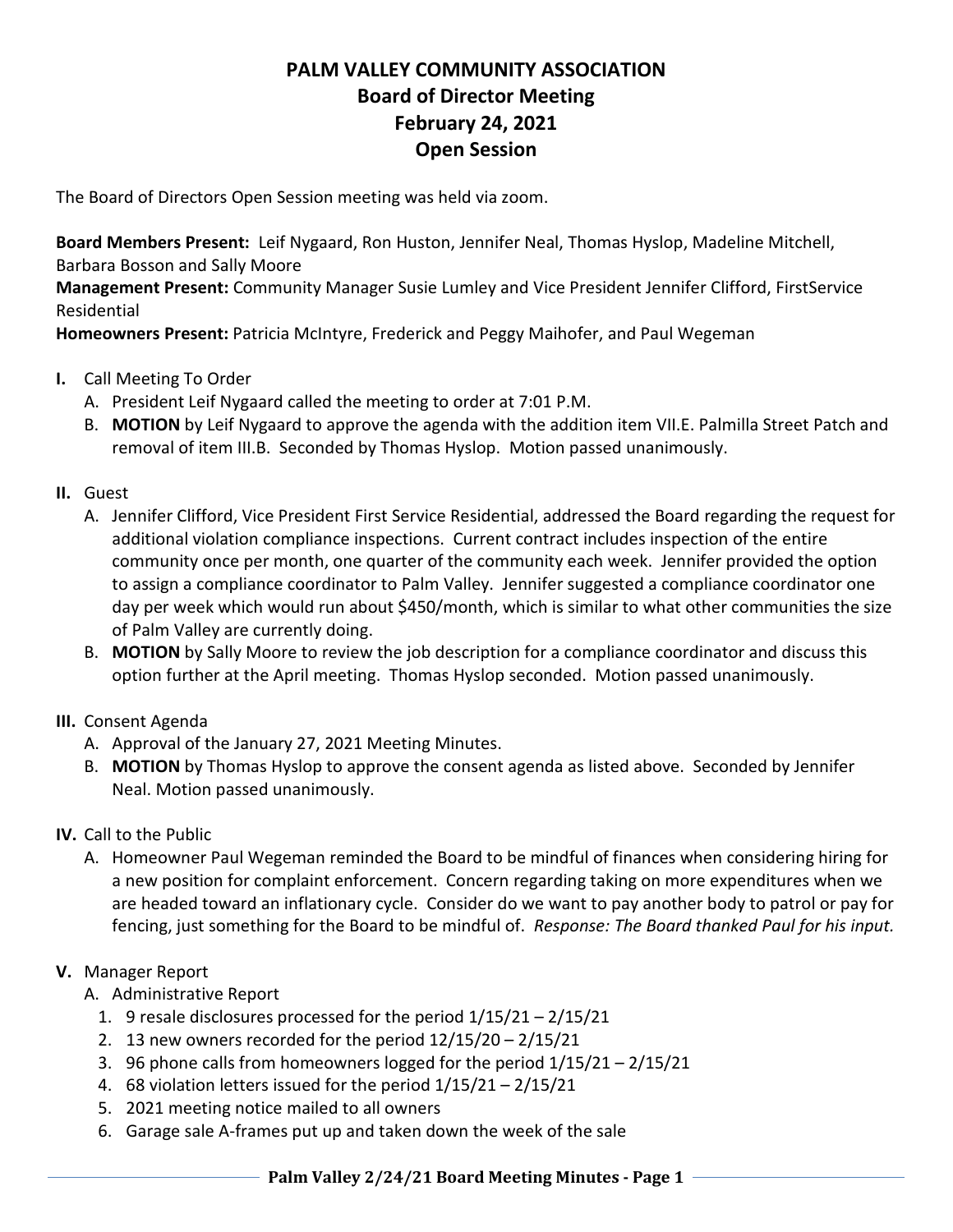- 7. Management provided feedback to the ADEQ regarding rules for semi-public pools
- B. Physical Property Report
	- 1. General
		- a Inspected all common area trees. We have a total of 327 trees. This year we will trim 92, remove 10, grind one existing stump and add 14 new trees. This project is currently out to bid.
	- 2. Master Common Areas:
		- a Valve repair at Litchfield & PV Blvd.
	- 3. Fairways Common Areas:
		- a Streets were swept the first and third Thursday of the month.
	- 4. Palmilla Common Areas:
		- a Streets were swept the third Thursday of the month. Hand blowing in Palmilla Lakes is scheduled for next month.
		- b Monthly inspection and cleaning of the play equipment was completed.
		- c Work order to Holbrook Asphalt to inspect issue outside Palmilla gate.
		- d 6 seeping valves repaired.
		- e 2 x/wk pool service
		- f Work order for pool vendor gate (south gate) not unlocking.
		- g Pool heater is scheduled to be turned on March  $1<sup>st</sup>$ .

## **VI.** Old Business

- A. Insurance Renewal
	- 1. The Board reviewed proposals from LaBarre Oksnee and American Family Insurance.
	- 2. **MOTION** by Thomas Hyslop to approve the proposal from American Family Insurance effective 3/1/21 at an annual premium of \$11,389.15. Seconded by Barbara Bosson. Motion passed unanimously.
- B. PV Blvd Bench Replacement Options
	- 1. The Board reviewed 3 options for replacement of the bench on PV Blvd between 132<sup>nd</sup> and 133<sup>rd</sup> Drive.
	- 2. **MOTION** by Sally Moore to replace with two contoured benches with back and a concrete trash receptacle to match existing concrete trash receptacles on Palm Valley Blvd. Seconded by Jennifer Neal. Motion passed unanimously.

## **VII.**New Business

A. Review/Approve Monument Lighting Proposal

The Board reviewed proposals and options for replacement of lights at the main entry monument signs, (the big Palm Valley signs).

- 1. The Board directed management to obtain an additional bid for above ground lighting, include the cost for photo cels, and double check the number of light fixtures at each monument. Add this topic under Old Business for the April meeting.
- B. Golf Fence Ad-hoc Committee Appointment
	- 1. **MOTION** by Leif Nygaard to adopt Golf Fence Ad-hoc Committee Guidelines as presented, with Thomas Hyslop as Committee Chairman and Juan Stafford, Paul Wegeman, Neil Bray and Sally Moore to serve as Committee members. The purpose of the Committee is to explore the possibility of and make recommendations to the Board regarding a color change for golf view fences and a CC&R amendment to change golf fence maintenance responsibility from individual lot owners back to the Association. Seconded by Sally Moore. Motion passed unanimously.
- C. Landscape Enhancement Proposals
	- 1. **MOTION** by Thomas Hyslop to approve the proposal from Trim & Tidy to renovate landscaping on Palmilla Blvd by removing some plants, modifying irrigation and adding 44 new plants at a cost of